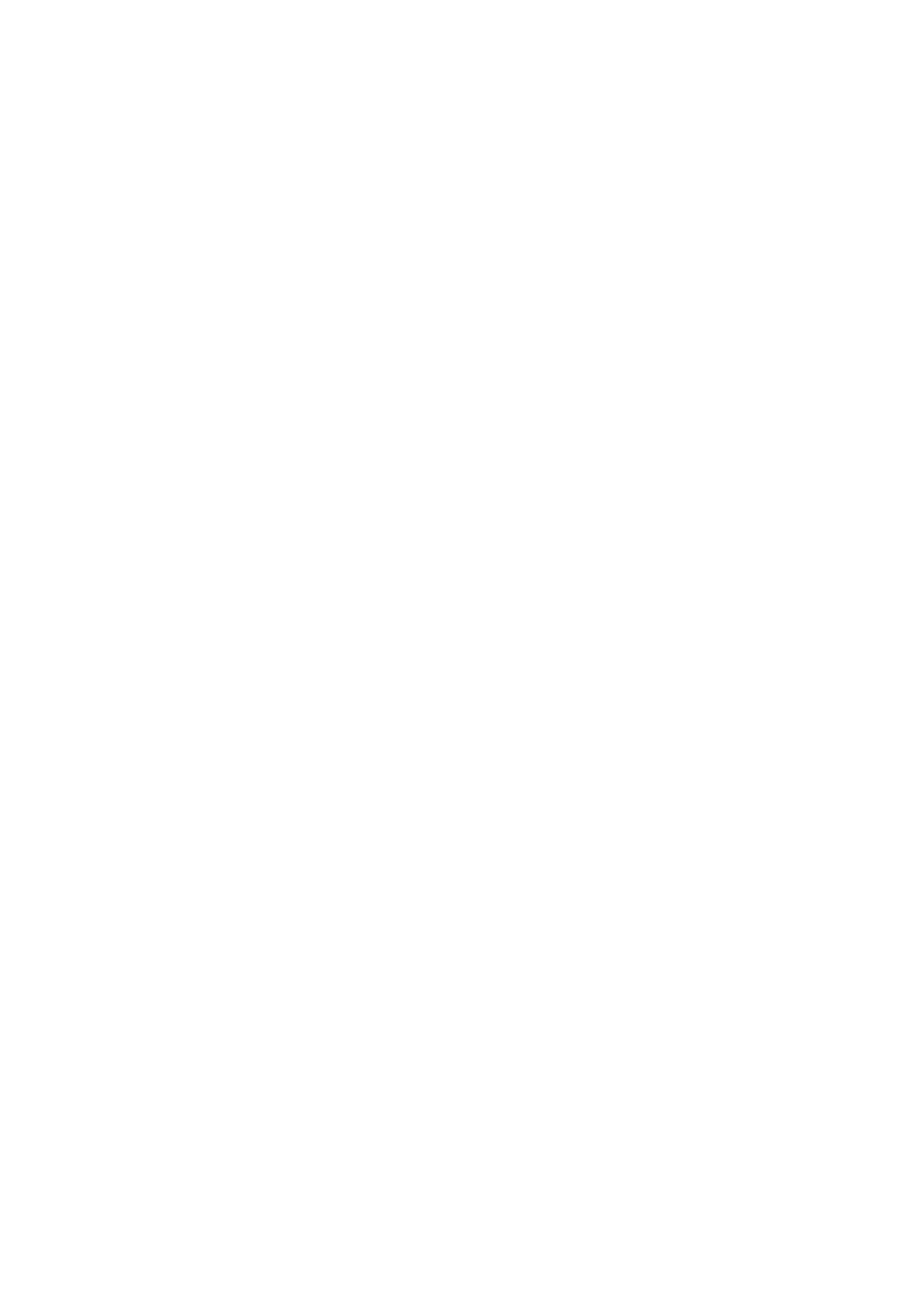# [*LOCAL AUTHORITY*] SuDS PRO-FORMA

This Pro-forma is endorsed by the North West Regional Flood and Coastal Committee, including representatives from Lead Local Flood Authorities, Highway Authorities, United Utilities and the Environment Agency

*[Amend as appropriate]*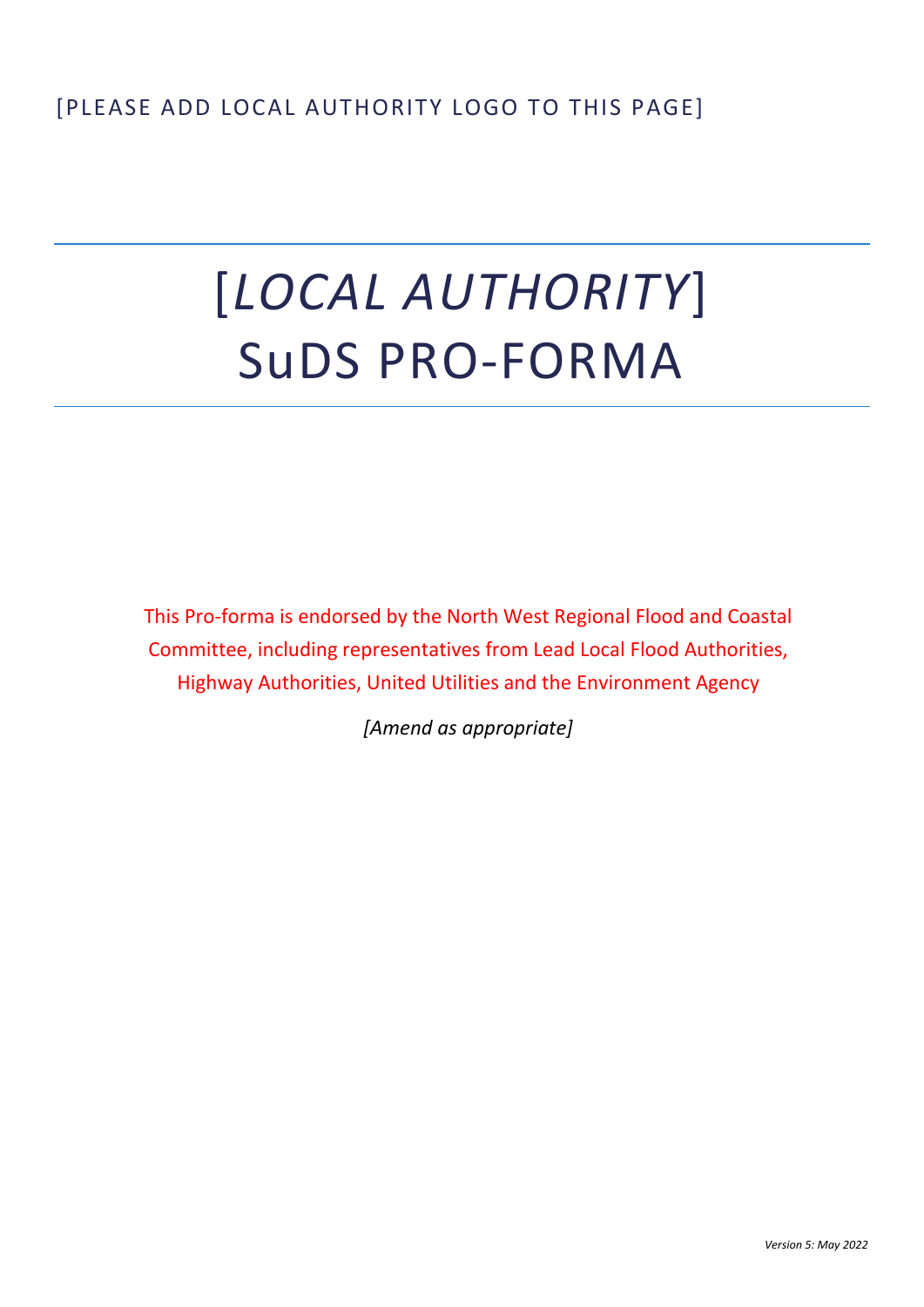# NORTH WEST SuDS PRO-FORMA

This pro-forma is a requirement for any planning application for major development<sup>1</sup>.

It supports applicants in summarising and confirming how surface water from a development will be managed sustainably under current and future conditions.

Your sustainable drainage system should be designed in accordance with **[CIRIA The SuDS Manual C753](http://www.susdrain.org/resources/SuDS_Manual.html)** and any necessary adoption standards.

### **HOW TO COMPLETE**

| <b>Blue Box</b>   | Instruction/ Question                     |
|-------------------|-------------------------------------------|
| <b>Orange Box</b> | <b>Evidence Required</b>                  |
| White Box         | To be completed by Developer / Consultant |

#### **1.** Complete ALL white boxes

- **2.** Submit this pro-forma to the Local Planning Authority, along with:
	- Sustainable Drainage Strategy
	- Site Specific Flood Risk Assessment (if required)
	- Minimum supporting evidence, as indicated in orange boxes of this pro-forma.

### **G UIDANCE TO SUPPORT YOU**

The pro-forma should be completed in conjunction with 'Completing your SuDS Pro Forma Guide.'

The pro-forma can be completed using freely available tools such as **[Tools for Sustainable Drainage Systems](http://www.uksuds.com/)** or appropriate industry standard surface water management design software.

<sup>1</sup> *as defined in Section 2 of [Statutory Instrument 2015 No. 595](http://www.legislation.gov.uk/uksi/2015/595/made) or on sites in Critical Drainage Areas.*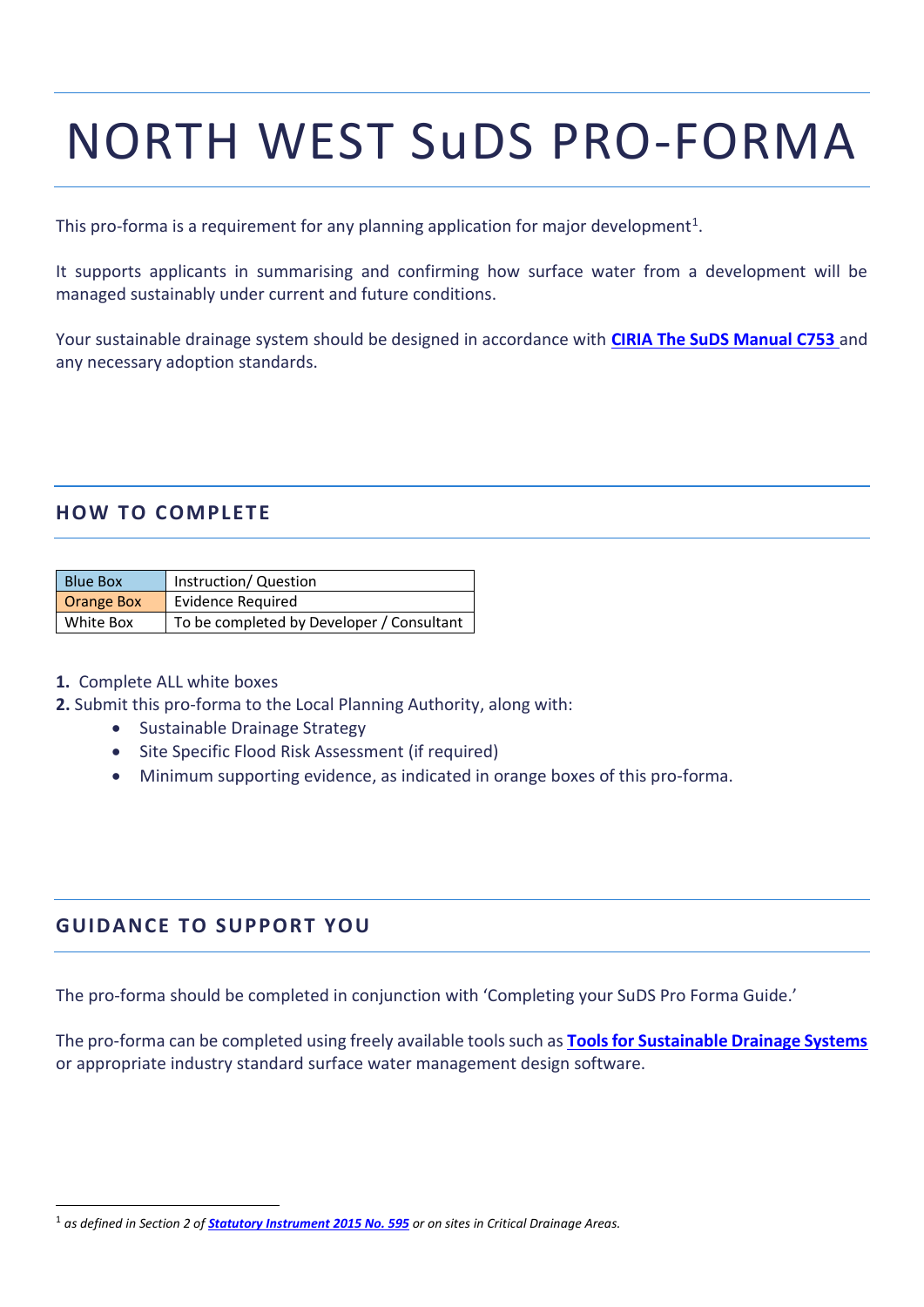## **SECTION 1.** APPLICATION & DEVELOPMENT DETAILS

| <b>Planning Application Reference (if available)</b>                                                                                                                                                                                                                                               |               |                                                                |
|----------------------------------------------------------------------------------------------------------------------------------------------------------------------------------------------------------------------------------------------------------------------------------------------------|---------------|----------------------------------------------------------------|
| State type of planning application <i>i.e. Pre-application, Outline, Full, Hybrid, Reserved Matters*</i><br>*Information only required if drainage is to be considered as part of reserved matters application                                                                                     |               |                                                                |
| <b>Developer(s) Name:</b>                                                                                                                                                                                                                                                                          |               |                                                                |
| <b>Consultant(s) Name:</b>                                                                                                                                                                                                                                                                         |               |                                                                |
| <b>Development Address</b> (including postcode)                                                                                                                                                                                                                                                    |               |                                                                |
| <b>Development Grid Reference (Eastings/Northings)</b>                                                                                                                                                                                                                                             |               |                                                                |
| <b>Total Development Site Area (Ha)</b>                                                                                                                                                                                                                                                            |               |                                                                |
| <b>Drained Area (Ha)* of Development</b>                                                                                                                                                                                                                                                           |               |                                                                |
| Please indicate the flood zone that your development is in. Tick all that apply.<br>Based on the Environment Agency Flood Map for Planning and the relevant Local Authority Strategic<br>Flood Risk Assessment (to identify Flood Zones 3a/3b).                                                    |               | Flood Zone 1<br>Flood Zone 2<br>Flood Zone 3a<br>Flood Zone 3b |
| What is the surface water risk of the site? Tick all that apply.<br>Based on the Environment Agency Surface Water Flood Map.                                                                                                                                                                       |               | High $\Box$<br>Medium $\square$<br>Low $\Box$                  |
| Have you submitted a Site Specific Flood Risk Assessment (FRA)?<br>See separate guidance notes for clarification on when a FRA is required                                                                                                                                                         | Yes $\Box$    | No $\Box$                                                      |
| Have you submitted a Sustainable Drainage Strategy?                                                                                                                                                                                                                                                | Yes $\square$ | No <sub>1</sub>                                                |
| Does your drainage proposal provide multi-functional benefits via SuDS?                                                                                                                                                                                                                            | Yes $\Box$    | No <sub>1</sub>                                                |
| <b>Expected Lifetime of Development (years)</b><br>Refer to Planning Practice Guidance "Flood Risk and Coastal Change" Paragraph 026                                                                                                                                                               |               |                                                                |
| <b>Development Type:</b>                                                                                                                                                                                                                                                                           |               | <b>State</b><br>Proposed<br><b>Number of</b><br><b>Units</b>   |
| <b>Greenfield Site</b>                                                                                                                                                                                                                                                                             | $\mathsf{L}$  |                                                                |
| Site is wholly undeveloped, and a new drainage system will be installed                                                                                                                                                                                                                            |               |                                                                |
| <b>Previously Developed/ Brownfield Site</b><br>Site is already developed, and the entirety of the existing surface water drainage system will<br>$\bullet$<br>be used to serve the new development (evidence must be provided to prove existing surface<br>water drainage system is reusable); OR |               |                                                                |
| Where records of the previously developed system are not available so that the hydraulic<br>characteristics of the system cannot be determined or where the drainage system is not in<br>reasonable working order i.e. broken, blocked or no longer operational for other reasons.                 |               |                                                                |
| Please list any relevant document and or drawing numbers (including revision<br>reference) to support your answers to Section 1.                                                                                                                                                                   |               |                                                                |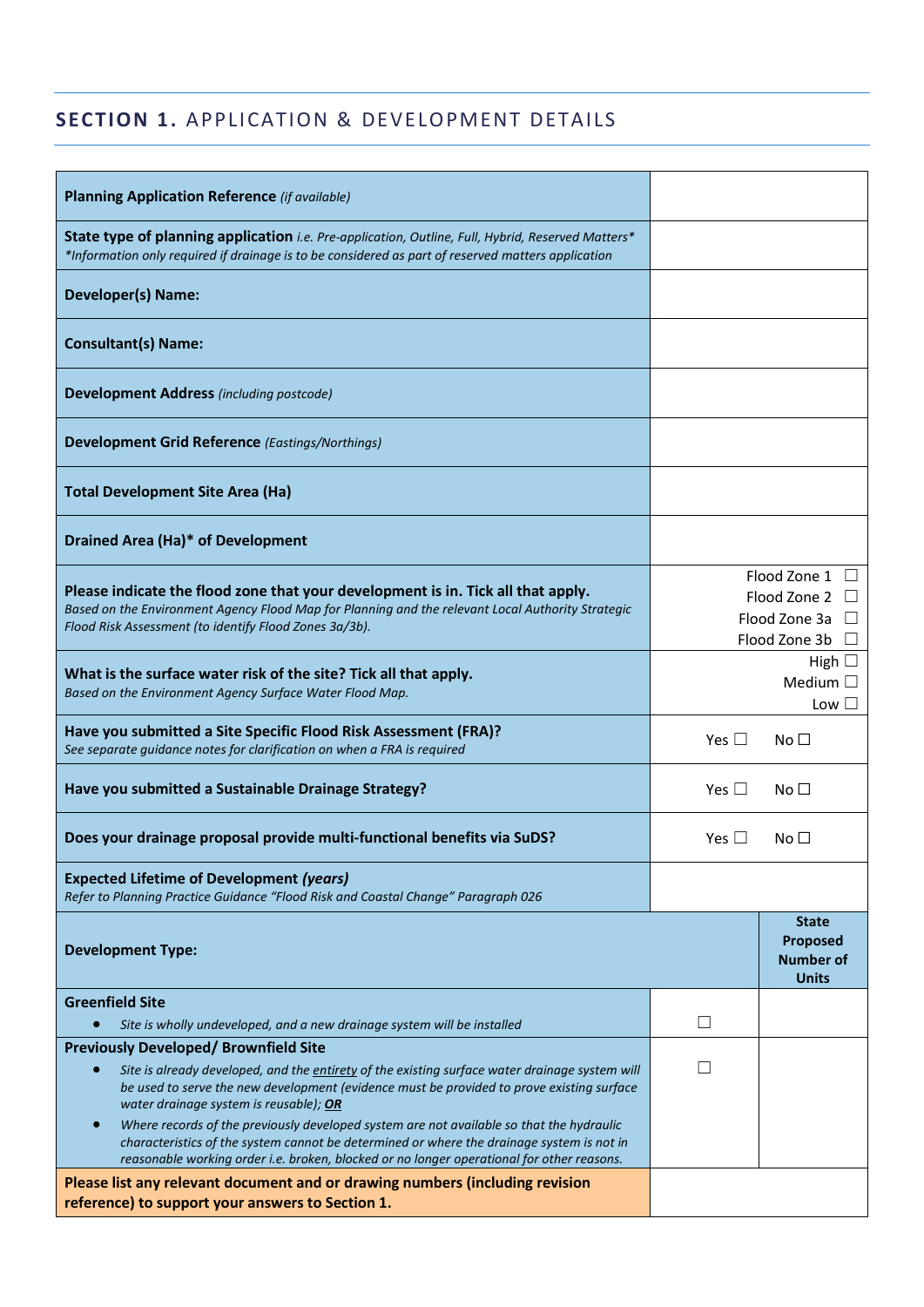## **SECTION 2: IMPERMEABLE AREA AND EXISTING DRAINAGE**

|                                                                                                                     | <b>Existing</b><br>(E) | <b>Proposed</b><br>(P) | Change<br>$(P - E)$ |
|---------------------------------------------------------------------------------------------------------------------|------------------------|------------------------|---------------------|
| <b>State Impermeable Area (Ha)</b>                                                                                  |                        |                        |                     |
| <b>Evidence Required:</b><br>Plans showing development layout of site with existing and proposed impermeable areas. |                        |                        |                     |

| Are there existing sewers, watercourses, water bodies, highway drains, soakaways or<br>filter drains on the site? | $No \Box$ Don't Know $\Box$<br>Yes L |
|-------------------------------------------------------------------------------------------------------------------|--------------------------------------|
| <b>Evidence Required:</b>                                                                                         |                                      |
| Plan(s) showing existing layout to include all:                                                                   |                                      |
| Watercourses, open and culverted                                                                                  |                                      |
| Water bodies - ponds, swales etc.                                                                                 |                                      |
| Sewers, including manholes                                                                                        |                                      |
| Highway drains, include manholes, gullies etc.                                                                    |                                      |
| Infiltration features - soakaways, filter drains etc.                                                             |                                      |

#### **Drainage Design**

*Outline planning applications should be able to demonstrate that a suitable drainage system is achievable. All other type of planning application should provide full details or reference to previous planning application where drainage details have been submitted or approved.* 

 $\Box$ 

 $\Box$ 

 $\Box$ 

**Select which design approach you are taking to manage water quantity** *(refer to Section 3.3 SuDS Manual)*

#### **Approach 1 – Volume control / Long Term Storage (Technical Standards S2/3, S4/5)**

- *The attenuated runoff volume for the 1 in 100 year 6 hour event (plus climate change allowance) is limited to the greenfield runoff volume for the 1 in 100 year 6 hour event, with any additional runoff volume utilising long term storage and either infiltrated or released at 2 l/s/ha*
- *The discharge rate for the critical duration 1 in 1 year event is restricted to the 1 in 1 year greenfield runoff rate*
- *The discharge rate for the critical duration 1 in 100 year event (plus climate change allowance) is restricted to the 1 in 100 year greenfield runoff rate*

#### **Approach 2 – Qbar (Technical Standards S6)**

• *Justification has been provided that the provision of volume control/long term storage is not appropriate and an attenuation only approach is proposed. All events up to the critical duration 1 in 100 year event (plus climate change allowance) are limited to Qbar (1 in 2 year greenfield rate) or 2 l/s/ha, whichever is greater.*

#### **Evidence Required:**

Plans showing:

- Existing flow routes and flood risks
- Modified flow routes
- Contributing and impermeable areas
- Current (if any) and proposed 'source control' and 'management train' locations of sustainable drainage components (C753 Chapter 7)
- Details of drainage ownership
- Details of exceedance routes (Technical Standards S9)
- Topographic survey
- Locations and number of existing and proposed discharge points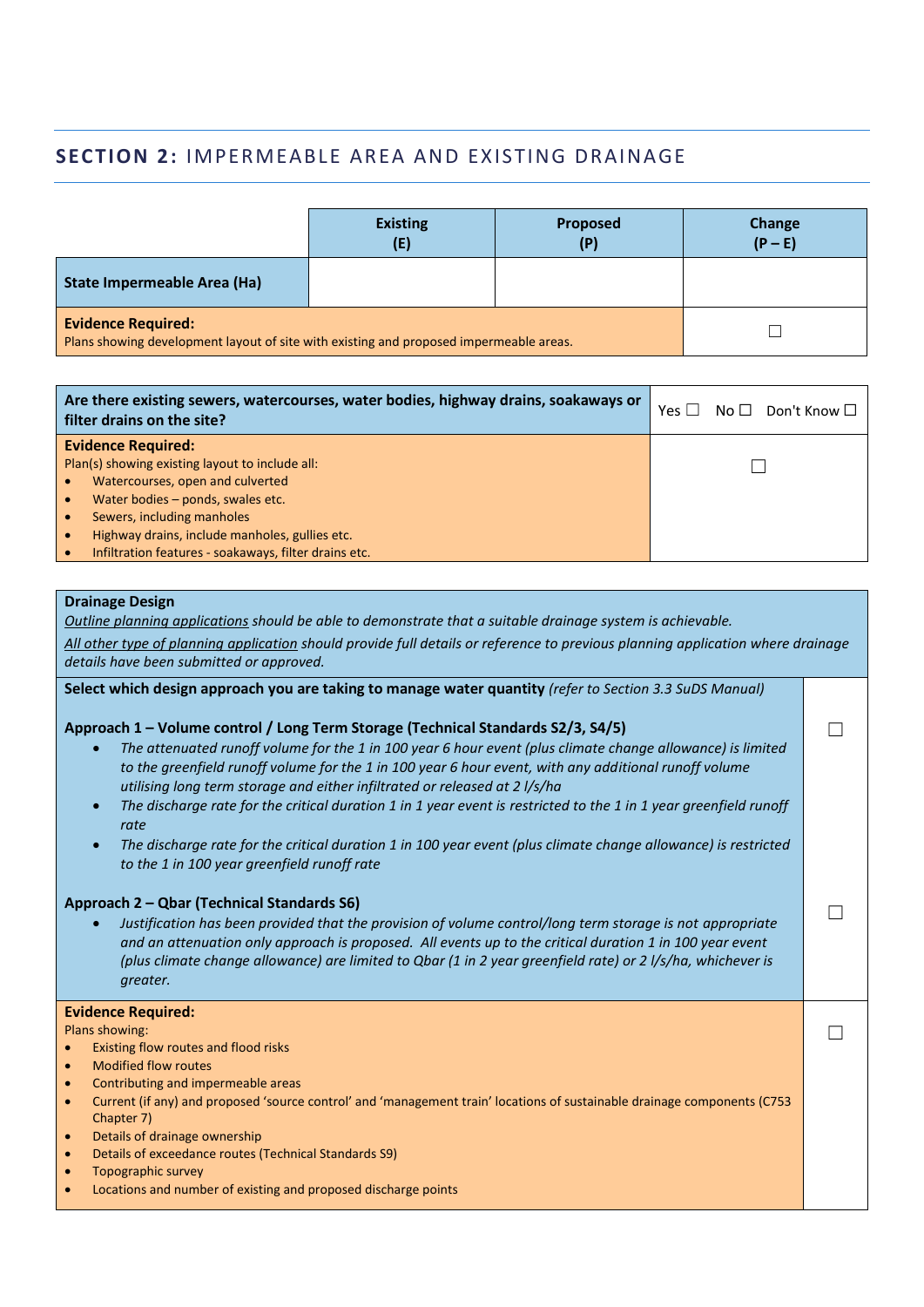*Note consideration should be given to manage surface water from both impermeable and permeable surfaces (including gardens and verges) likely to enter the drainage system.*

**Please list any relevant document and or drawing numbers (including revision reference) to support your answers to Section 2.**

## **SECTION 3: PEAK RUNOFF RATES - TECHNICAL STANDARDS S2, S3 AND S6** (UNLESS S1 APPLIES)

| <b>Rainfall Event</b>                                                                                                                                                                                                                                                                                                                                                                          | <b>Existing Rate</b><br>(1/s) | <b>Greenfield Rate</b><br>(1/s) | <b>Proposed Rate</b><br>(1/s)<br>Previously developed sites - In line<br>with S3 should be equivalent to<br>Greenfield runoff rates - discuss<br>with LLFA if this is not achievable<br>pre-application |  |
|------------------------------------------------------------------------------------------------------------------------------------------------------------------------------------------------------------------------------------------------------------------------------------------------------------------------------------------------------------------------------------------------|-------------------------------|---------------------------------|---------------------------------------------------------------------------------------------------------------------------------------------------------------------------------------------------------|--|
| Qbar<br>(Approach 2)                                                                                                                                                                                                                                                                                                                                                                           |                               |                                 |                                                                                                                                                                                                         |  |
| 1 in 1 Year Event<br>(Approach 1)                                                                                                                                                                                                                                                                                                                                                              |                               |                                 |                                                                                                                                                                                                         |  |
| 1 in 30 Year Event                                                                                                                                                                                                                                                                                                                                                                             |                               |                                 |                                                                                                                                                                                                         |  |
| 1 in 100 Year Event*<br>(Approach 1)                                                                                                                                                                                                                                                                                                                                                           |                               |                                 |                                                                                                                                                                                                         |  |
| * Total discharge at the 1 in 100 year rate should be restricted to the greenfield runoff volume for the 1 in 100 Year 6 hour event<br>with additional volumes (long-term storage volume) released at a rate no greater than 2 l/s/ha where infiltration is not possible.<br>The climate change allowance should only be applied to the proposed rate and not the existing or greenfield rate. |                               |                                 |                                                                                                                                                                                                         |  |
| <b>Evidence Required:</b><br>Methodology used to calculate peak runoff rate clearly stated and justified.                                                                                                                                                                                                                                                                                      |                               |                                 |                                                                                                                                                                                                         |  |
| Impermeable areas plan, supported by topographical survey confirming positive drainage.                                                                                                                                                                                                                                                                                                        |                               |                                 |                                                                                                                                                                                                         |  |
| Hydraulic calculations and details of software used.                                                                                                                                                                                                                                                                                                                                           |                               |                                 |                                                                                                                                                                                                         |  |
|                                                                                                                                                                                                                                                                                                                                                                                                |                               |                                 |                                                                                                                                                                                                         |  |

| State the hydraulic method used in your calculations |  |
|------------------------------------------------------|--|
| (Refer to Table 24.1 of The SuDS Manual)             |  |

| Please list any relevant document and or drawing numbers (including revision |
|------------------------------------------------------------------------------|
| reference) to support your answers to Section 3.                             |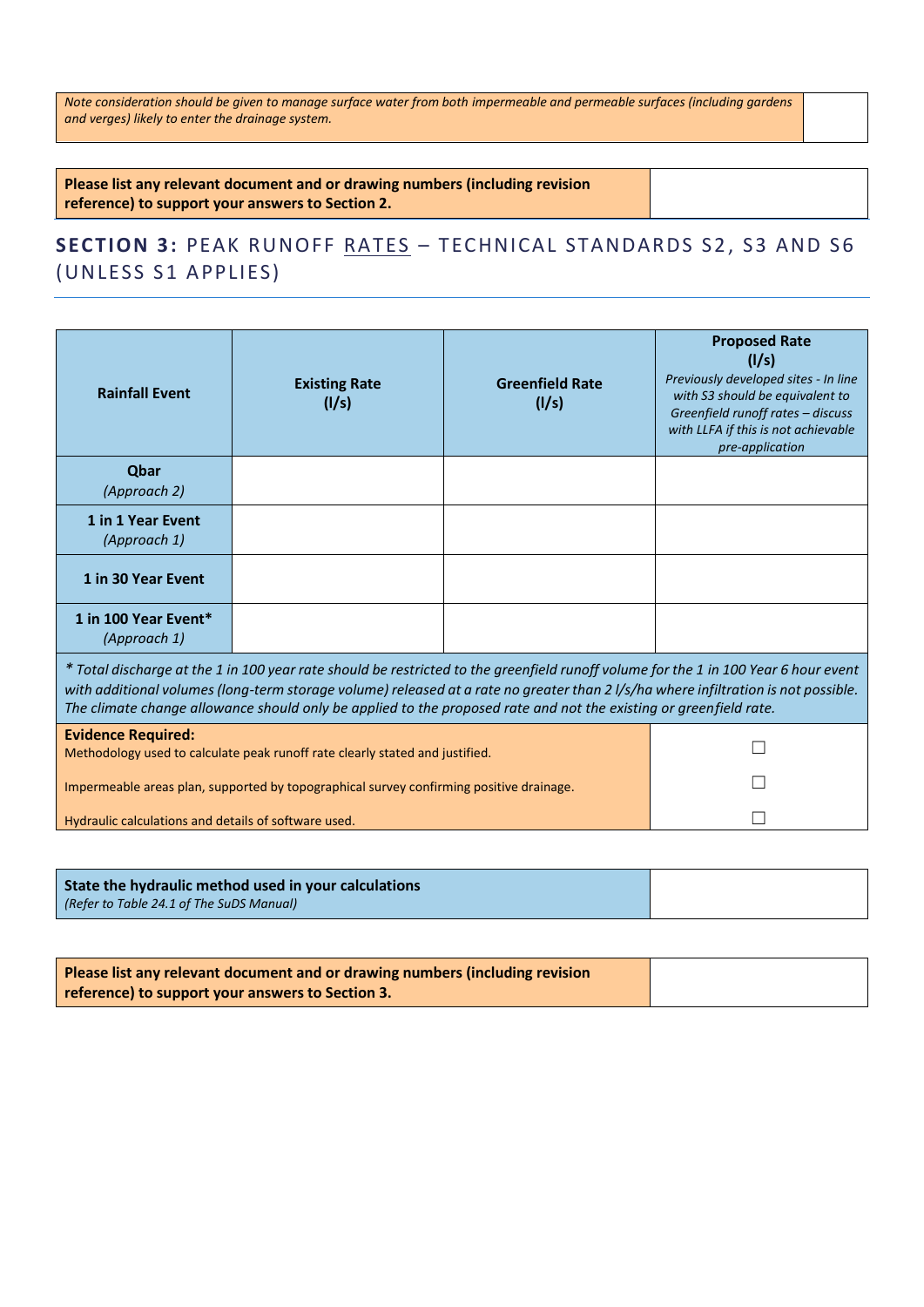## **SECTION 4:** DISCHARGE VOLUME - TECHNICAL STANDARDS S4, S5 AND S6 (UNLESS S1 APPLIES)

| <b>Rainfall Event</b>                                                                                                                                                                                                                                                                                                                   | <b>Existing Volume</b><br>(m <sup>3</sup> ) | <b>Greenfield Volume</b><br>(m <sup>3</sup> ) | <b>Proposed Volume</b><br>(m <sup>3</sup> ) |
|-----------------------------------------------------------------------------------------------------------------------------------------------------------------------------------------------------------------------------------------------------------------------------------------------------------------------------------------|---------------------------------------------|-----------------------------------------------|---------------------------------------------|
| 1 in 100 Year 6 Hour Event<br>(Approach 1)                                                                                                                                                                                                                                                                                              |                                             |                                               |                                             |
| Does the below statement apply to your development proposal?<br>Long term storage is not achievable on this site and, in accordance with S6 of the Non<br>Statutory Technical Standards for SuDS, the surface water discharge rates for events up to<br>and including the 1 in 100 year critical event are limited to Qbar (Approach 2) | Yes $\Box$<br>$N$ o $\Box$                  |                                               |                                             |
| <b>Evidence Required:</b><br>Approach to managing the quantity of surface water leaving the site clearly stated and justified                                                                                                                                                                                                           |                                             |                                               |                                             |
| Methodology used to calculate discharge volume clearly stated and justified.                                                                                                                                                                                                                                                            |                                             |                                               |                                             |
| Hydraulic calculations and details of software used.                                                                                                                                                                                                                                                                                    |                                             |                                               |                                             |

| Please list any relevant document and or drawing numbers (including revision reference) |  |
|-----------------------------------------------------------------------------------------|--|
| to support your answers to Section 4.                                                   |  |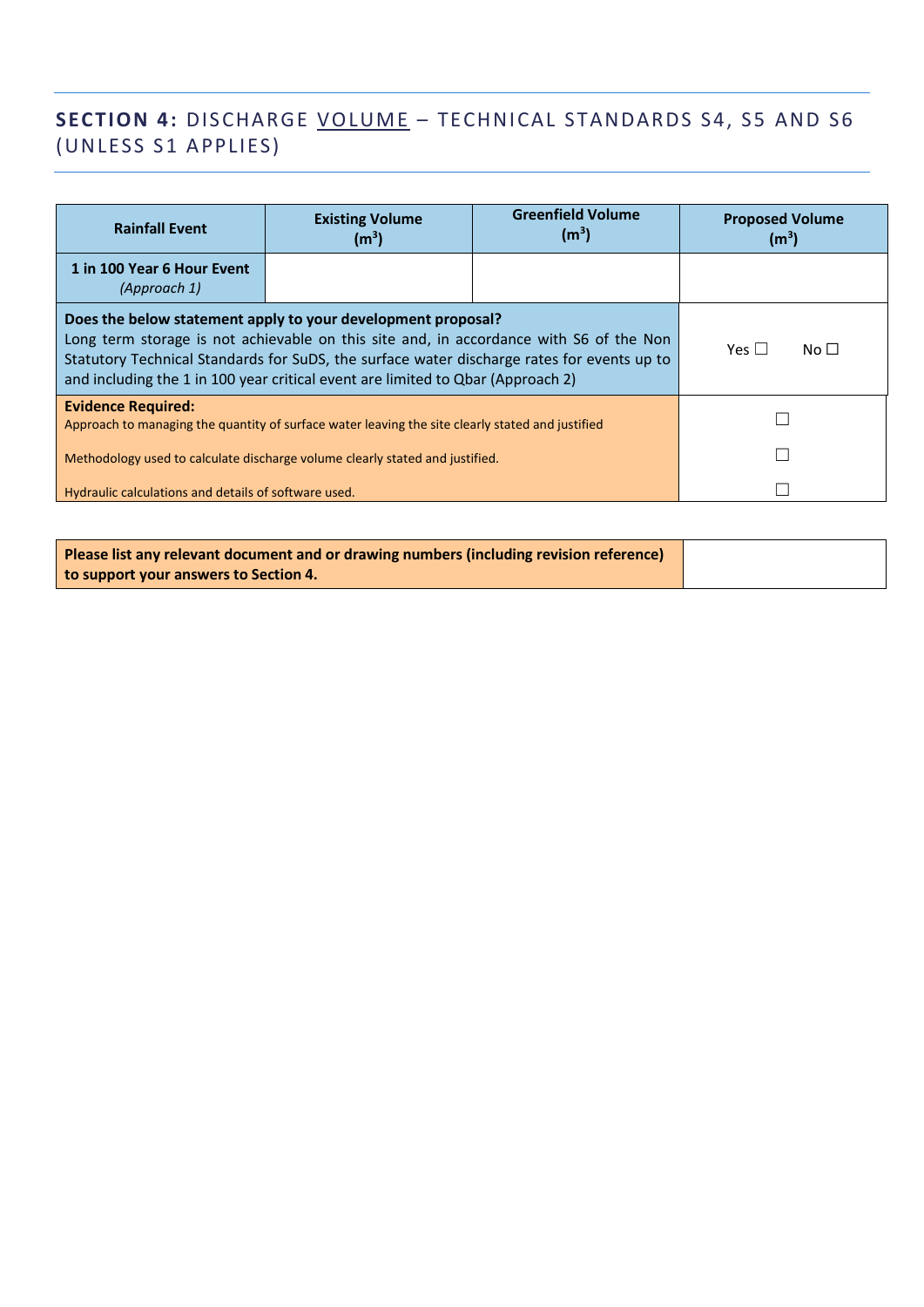# **SECTION 5:** STORAGE – TECHNICAL STANDARDS S7 AND S8

| State climate change allowance used (%)                                                                              |  |
|----------------------------------------------------------------------------------------------------------------------|--|
| State housing density (houses per ha)                                                                                |  |
| State urban creep allowance used (%)                                                                                 |  |
| <b>Evidence Required:</b><br>State / used in appropriate industry standard surface water management design software. |  |

| State storage volume required (m <sup>3</sup> ) (excluding non-void spaces)                                                                                                                                                                                      |                              |
|------------------------------------------------------------------------------------------------------------------------------------------------------------------------------------------------------------------------------------------------------------------|------------------------------|
| Must include an allowance for climate change and urban creep                                                                                                                                                                                                     |                              |
| Have you incorporated interception into your design?<br>(Refer to Chapter 24 of The SuDS Manual C753)<br>Where possible, infiltration or other techniques are to be used to try and achieve zero discharge to<br>receiving waters for rainfall depths up to 5mm. | No $\Box$<br>$Yes \mid \mid$ |
| <b>Evidence Required:</b><br>Drainage plans showing location of attenuation and all flow control devices and supporting<br>calculations.                                                                                                                         |                              |

| Summarise how storage will be provided for 1 in 30 year event on site.<br>Storage must be designed to ensure that at no flooding occurs onsite in a 1 in 30 year event except in<br>designed areas and no flooding occurs offsite in a 1 in 100 year (plus climate change allowance)<br>event.                                                                                                                                                                                                                                                                       |  |
|----------------------------------------------------------------------------------------------------------------------------------------------------------------------------------------------------------------------------------------------------------------------------------------------------------------------------------------------------------------------------------------------------------------------------------------------------------------------------------------------------------------------------------------------------------------------|--|
| Summarise how storage will be provided for 1 in 100 year (plus climate change) event<br>on site.<br>Where storage above the 1 in 30 year rainfall event is provided in designated areas designed to<br>accommodate excess surface water volumes, plans showing storage locations and surface water depths<br>and supported by calculations used in appropriate industry standard surface water management design<br>software. It is important to run a range of duration events to ensure the worst case condition is found<br>for each drainage element on the site |  |
| <b>Evidence Required:</b><br>Plans showing size and location of storage and supporting calculations. Where there is controlled<br>flooding, extents and depths must be indicated.                                                                                                                                                                                                                                                                                                                                                                                    |  |

| Please list any relevant document and or drawing numbers (including revision |
|------------------------------------------------------------------------------|
| reference) to support your answers to Section 5.                             |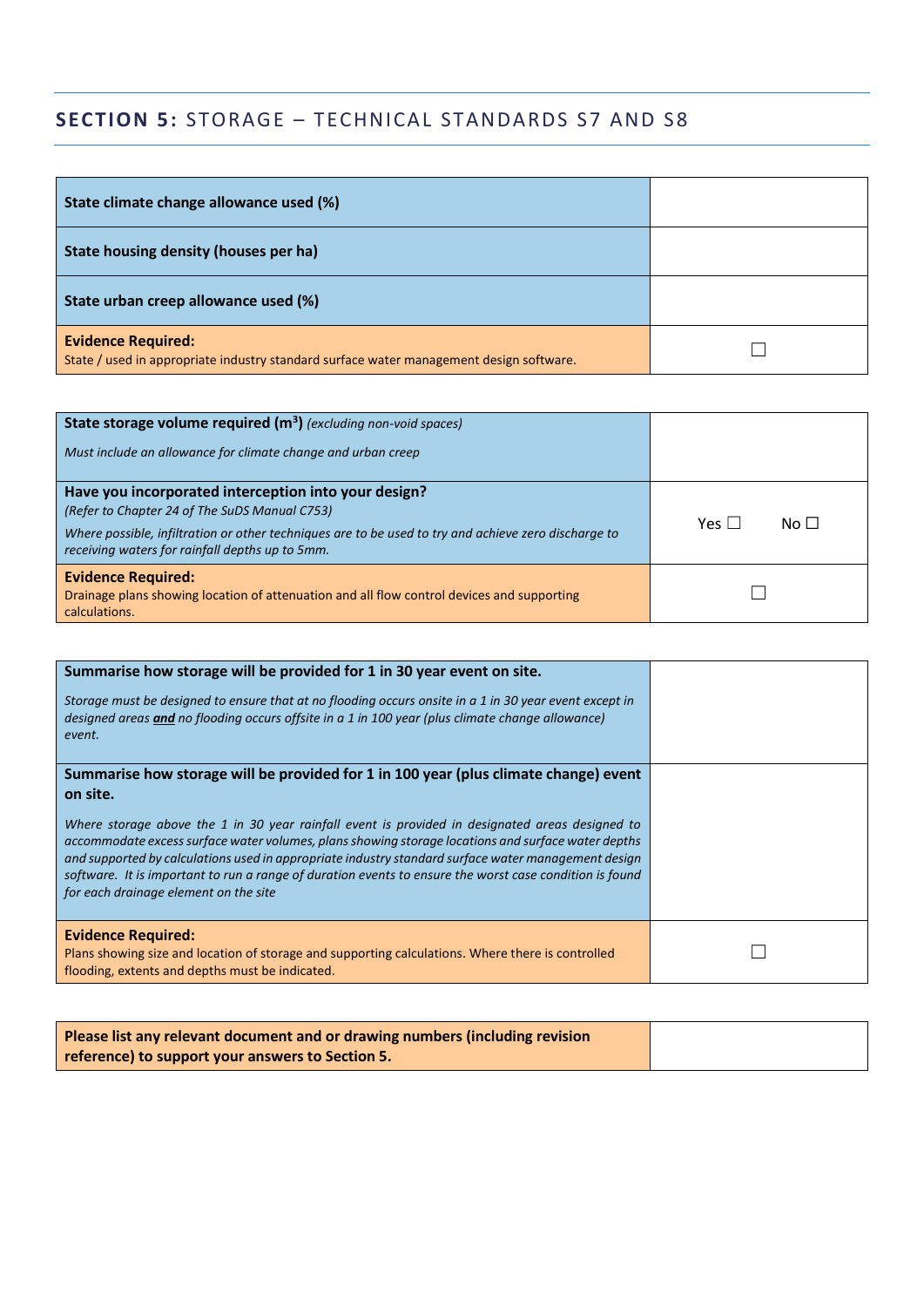## **SECTION 6:** WATER QUALITY PROTECTION

*Contaminated surface water run-off can have negative impacts on the quality of receiving water bodies. The potential level of contamination will influence final the design of an appropriate treatment train as part of your sustainable drainage system.*

| Is the proposal site known to be or potentially contaminated? | Yes $\Box$ | No <sub>1</sub> |
|---------------------------------------------------------------|------------|-----------------|
|                                                               |            |                 |

• *If the site is contaminated, it should be demonstrated that the sustainable drainage system will not increase the risk of pollution to controlled waters though the mobilisation of contaminants and/or creation of new pollution pathways.* 

| Confirm the Pollution Hazard Level of the proposed development - Tick ALL that apply |   |                                                                                                                                                                                                                                                                                                                                                                                          |  |  |  |  |
|--------------------------------------------------------------------------------------|---|------------------------------------------------------------------------------------------------------------------------------------------------------------------------------------------------------------------------------------------------------------------------------------------------------------------------------------------------------------------------------------------|--|--|--|--|
| <i>guidance.</i>                                                                     |   | Refer to Pollution Hazard Indices for different Land Use Classifications in Table 26.2 of The SuDS Manual C753 for further                                                                                                                                                                                                                                                               |  |  |  |  |
| <b>Pollution Hazard Level</b><br>Tick ALL that apply                                 |   | Surface water run-off from the proposed development will drain from:                                                                                                                                                                                                                                                                                                                     |  |  |  |  |
| <b>VERY LOW</b>                                                                      |   | <b>Residential roofs</b><br>$\bullet$                                                                                                                                                                                                                                                                                                                                                    |  |  |  |  |
| <b>LOW</b>                                                                           | П | Other roofs (typically commercial/industrial roofs)<br>$\bullet$<br>Individual property driveways, residential car parks, low traffic roads (e.g. cul de sacs,<br>$\bullet$<br>home-zones and general access roads)<br>Non-residential car parking with infrequent change (e.g. schools, offices) i.e. < 300 traffic<br>$\bullet$<br>movements/day                                       |  |  |  |  |
| <b>MEDIUM</b>                                                                        |   | Commercial yard and delivery areas<br>$\bullet$<br>Non-residential car parking with frequent change (e.g. hospitals, retail)<br>$\bullet$<br>All roads except low traffic roads and trunk roads/motorways <sup>2</sup><br>$\bullet$                                                                                                                                                      |  |  |  |  |
| <b>HIGH</b>                                                                          |   | Sites with heavy pollution (e.g. haulage yards, lorry parks, highly frequented lorry<br>$\bullet$<br>approaches to industrial estates, waste sites)<br>Sites where chemicals and fuels (other than domestic fuel oil) are to be delivered, handled,<br>$\bullet$<br>stored, used or manufactured<br>Industrial sites<br>$\bullet$<br>Trunk roads and motorways <sup>1</sup><br>$\bullet$ |  |  |  |  |

**If the development's Pollution Hazard Level is 'Very Low' or 'Low', has the sustainable**  drainage design been risk assessed and appropriate mitigation measures included? Yes □ No□

• *If the proposed development has a very low or low polluting potential, you should design your sustainable drainage system to include an appropriate treatment train in accordance with The SuDS Manual (C753).* 

| If the development's Pollution Hazard Level is 'Medium' or 'High', is the application<br>supported by a detailed water quality risk assessment? |  |  | Yes $\Box$ | No <sub>1</sub> |  |  |  |
|-------------------------------------------------------------------------------------------------------------------------------------------------|--|--|------------|-----------------|--|--|--|
|                                                                                                                                                 |  |  |            |                 |  |  |  |
|                                                                                                                                                 |  |  |            |                 |  |  |  |

• If the proposed development has a high polluting potential, a detailed risk assessment will be required to identify an *appropriate SuDS treatment train and ensure compliance with Paragraph 170 of the National Planning Policy Framework.* 

• *If the proposed development has a medium polluting potential, a detailed risk assessment may be required depending on the nature, scale and location of the development.*

| Has pre-application advice on water quality been obtained from the Environment Agency? |  |  | No <sub>1</sub> |
|----------------------------------------------------------------------------------------|--|--|-----------------|
| If YES, provide details:                                                               |  |  |                 |

<sup>&</sup>lt;sup>2</sup> Motorways and trunk roads should follow the guidance and risk assessment process set out in Highways Agency (2009).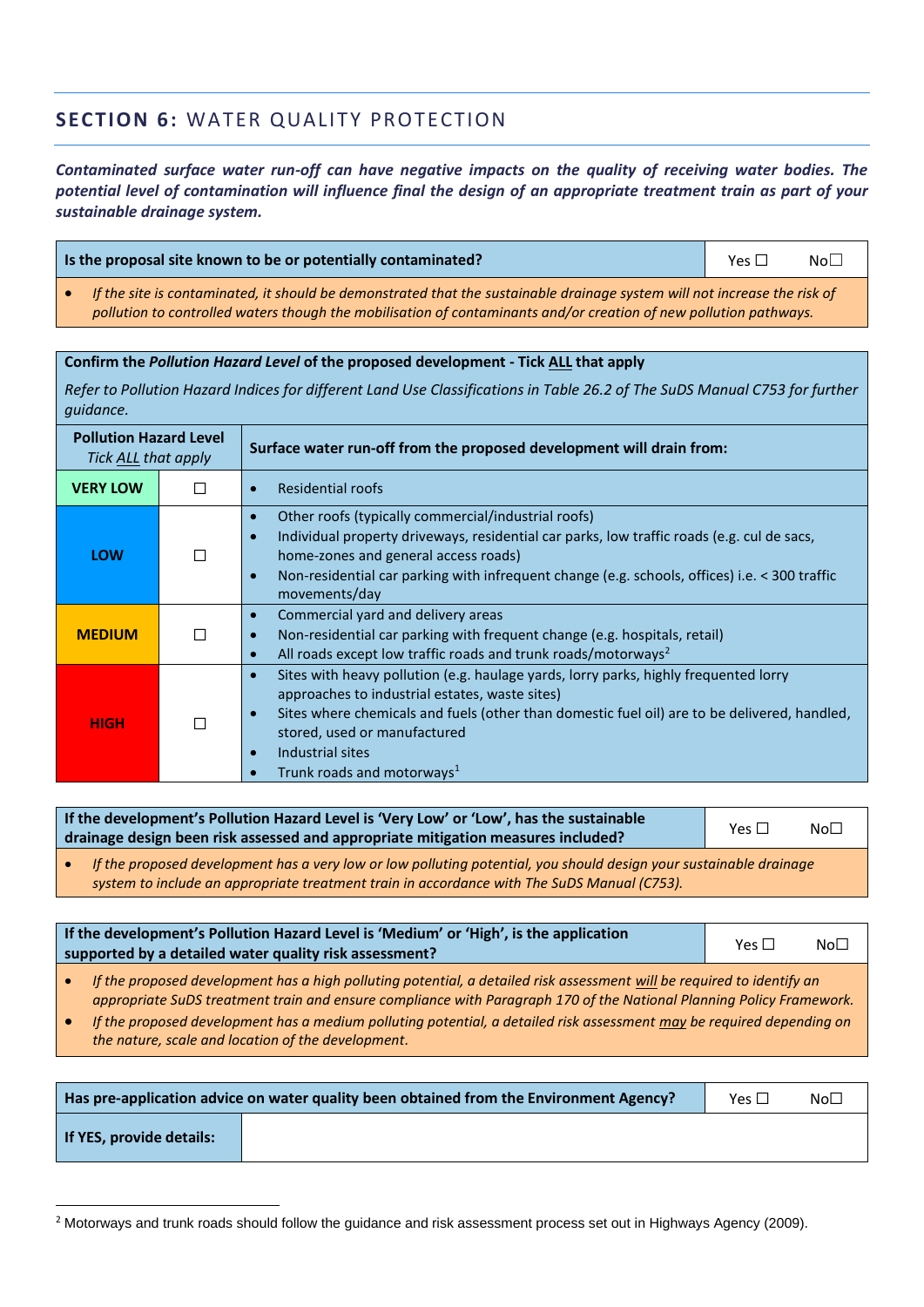| Please list any relevant document and or drawing numbers (including revision |  |
|------------------------------------------------------------------------------|--|
| reference) to support your answers to Section 6.                             |  |

## **SECTION 7: DETAILS OF YOUR SUSTAINABLE DRAINAGE SYSTEM**

## **a) Function of your Sustainable Drainage System**

| Do your proposals store rainwater for later use (as a resource)?                            | $N \circ \Box$<br>Yes I |
|---------------------------------------------------------------------------------------------|-------------------------|
| <b>Evidence Required:</b>                                                                   |                         |
| Please provide a brief sentence in the adjacent white box to describe how this function has |                         |
| been achieved.                                                                              |                         |

| Do your proposals promote source control to manage rainfall close to where it falls?                                                       | $N0$ $\Box$     |
|--------------------------------------------------------------------------------------------------------------------------------------------|-----------------|
| (e.g. promoting natural losses through soakage, infiltration and evapotranspiration)                                                       | Yes $  \cdot  $ |
| <b>Evidence Required:</b><br>Please provide a brief sentence in the adjacent white box to describe how this function has<br>been achieved. |                 |

| Please list any relevant document and or drawing numbers (including revision |
|------------------------------------------------------------------------------|
| reference) to support your answers to Section 7a.                            |

## **b) Hierarchy of Drainage Options – Planning Practice Guidance**

*The proposed method of discharge are set out within order of priority. Generally, the aim should be to discharge surface run off as high up the following hierarchy of drainage options as reasonably practicable.*

|    | Proposed method of surface water discharge                                                                                                                                                                                                       | Is this proposed? |                         |                                                                                                                                                                                                                                                                                                                                                                                                                                             |
|----|--------------------------------------------------------------------------------------------------------------------------------------------------------------------------------------------------------------------------------------------------|-------------------|-------------------------|---------------------------------------------------------------------------------------------------------------------------------------------------------------------------------------------------------------------------------------------------------------------------------------------------------------------------------------------------------------------------------------------------------------------------------------------|
|    | Hierarchy Level 1: Into the ground (via infiltration)                                                                                                                                                                                            |                   | Yes $\Box$<br>No $\Box$ |                                                                                                                                                                                                                                                                                                                                                                                                                                             |
|    | <b>If YES - Evidence Required</b>                                                                                                                                                                                                                |                   |                         | If NO - Evidence Required<br><b>Tick ALL that apply</b>                                                                                                                                                                                                                                                                                                                                                                                     |
|    | <b>Completed Infiltration Checklist from</b><br>А.<br>The SuDS Manual (C753) Appendix B<br>An editable version of this form is available<br>on SusDrain website.<br><b>British Geological Survey (BGS)</b><br>В.<br><b>Infiltration SuDS Map</b> |                   | A.<br><b>B.</b>         | Site investigation to demonstrate that the ground is not free<br>draining.<br>Test results to be provided in accordance with:<br>The methodology within BRE 365 (2016), OR<br>$\bullet$<br>Falling head permeability tests BS EN ISO 22282-2:<br>2012<br>NOTE: where an applicant is unable to access a site to<br>undertake testing, e.g. where unable to access a site for an<br>outline application, they can submit a SuDS GeoReport or |
|    | Infiltration testing to BRE 365 (2016)<br>C.<br>or falling head permeability tests to BS<br>EN ISO 2228-2: 2012 (optional for<br>outline)                                                                                                        |                   | $C_{1}$                 | similar.<br>Evidence to confirm that infiltration to ground would result in<br>a risk of deterioration to ground water quality.                                                                                                                                                                                                                                                                                                             |
| m, | 'Plan B' sustainable drainage plan and<br>statement of approach with an alternative<br>discharge method, in case infiltration<br>proposals are proven not feasible upon                                                                          | $\mathcal{L}$     |                         | D. Geotechnical advice from a competent person* which<br>determines that infiltration of water to ground would pose an<br>unacceptable risk of geohazards to the site and/or local area.                                                                                                                                                                                                                                                    |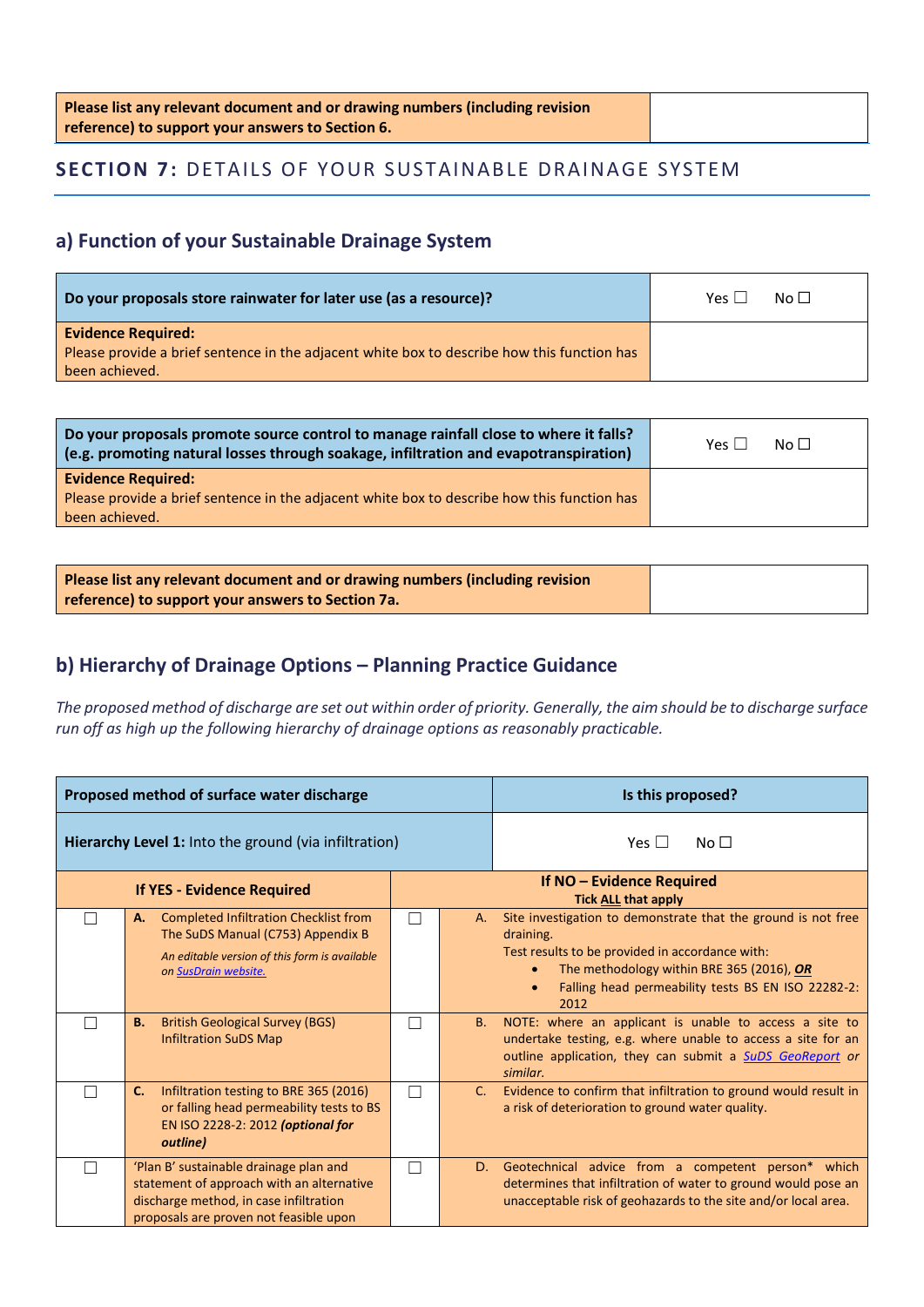| further site specific ground investigation |
|--------------------------------------------|
| e.g. to consider seasonal variations to    |
| groundwater.                               |

| Proposed method of surface water discharge               |                                                                  |  | Is this proposed?         |                                                                                                                                                                                                                                                                                                                                                                                                                                                    |                 |                  |
|----------------------------------------------------------|------------------------------------------------------------------|--|---------------------------|----------------------------------------------------------------------------------------------------------------------------------------------------------------------------------------------------------------------------------------------------------------------------------------------------------------------------------------------------------------------------------------------------------------------------------------------------|-----------------|------------------|
| Hierarchy Level 2: To a surface water body (select type) |                                                                  |  | Yes $\Box$                | No $\Box$                                                                                                                                                                                                                                                                                                                                                                                                                                          | $N/A$ $\square$ |                  |
|                                                          | <b>NOTE:</b> Consent from LLFA or Permit from Environment Agency |  |                           | Main river                                                                                                                                                                                                                                                                                                                                                                                                                                         |                 | $\Box$ Canal     |
|                                                          | may be required - refer to guidance                              |  |                           | Ordinary watercourse                                                                                                                                                                                                                                                                                                                                                                                                                               |                 | Other water body |
| <b>If YES - Evidence Required</b>                        |                                                                  |  | If NO - Evidence Required |                                                                                                                                                                                                                                                                                                                                                                                                                                                    |                 |                  |
|                                                          |                                                                  |  |                           | <b>Tick ALL that apply</b>                                                                                                                                                                                                                                                                                                                                                                                                                         |                 |                  |
|                                                          | Surface water body / watercourse survey                          |  |                           | Plan showing nearby watercourses and waterbodies                                                                                                                                                                                                                                                                                                                                                                                                   |                 |                  |
|                                                          | and report                                                       |  | <b>AND</b>                |                                                                                                                                                                                                                                                                                                                                                                                                                                                    |                 |                  |
|                                                          |                                                                  |  |                           | Statement providing justification in your Sustainable Drainage Strategy                                                                                                                                                                                                                                                                                                                                                                            |                 |                  |
|                                                          |                                                                  |  |                           | <b>Note:</b> Where discharge of any element in the hierarchy is discounted, an<br>applicant should provide justification. If the reasoning for discounting a<br>discharge of surface water to watercourse relates to issues associated<br>with third party land or the securing of any other required consent, it<br>may be necessary for the applicant to provide evidence to the local<br>planning authority to support their proposed approach. |                 |                  |

| Proposed method of surface water discharge                                       |  |  |            | Is this proposed?                                                       |                      |
|----------------------------------------------------------------------------------|--|--|------------|-------------------------------------------------------------------------|----------------------|
| Hierarchy Level 3: To a surface water sewer or highway drain<br>(select type)    |  |  |            | Yes $\Box$<br>No $\Box$                                                 | $N/A$ $\square$      |
|                                                                                  |  |  |            | $\Box$ Surface water sewer                                              | $\Box$ Highway drain |
| <b>If YES - Evidence Required</b>                                                |  |  |            | If NO - Evidence Required<br><b>Tick ALL that apply</b>                 |                      |
| Written correspondence from Water and<br>П<br>Sewerage Company/Highway Authority |  |  |            | Plan showing nearby sewers and highway drains                           |                      |
| regarding proposed connection.                                                   |  |  | <b>AND</b> | Statement providing justification in your Sustainable Drainage Strategy |                      |

| Proposed method of surface water discharge                       | Is this proposed?           |
|------------------------------------------------------------------|-----------------------------|
| Hierarchy Level 4: To combined sewer                             | $Yes \Box No \Box N/A \Box$ |
| <b>If YES - Evidence Required</b>                                | If NO - Evidence Required   |
| Written correspondence from Water and<br><b>Sewerage Company</b> | N/A                         |

| Please list any relevant document and or drawing numbers (including revision |
|------------------------------------------------------------------------------|
| reference) to support your answers to Section 7b.                            |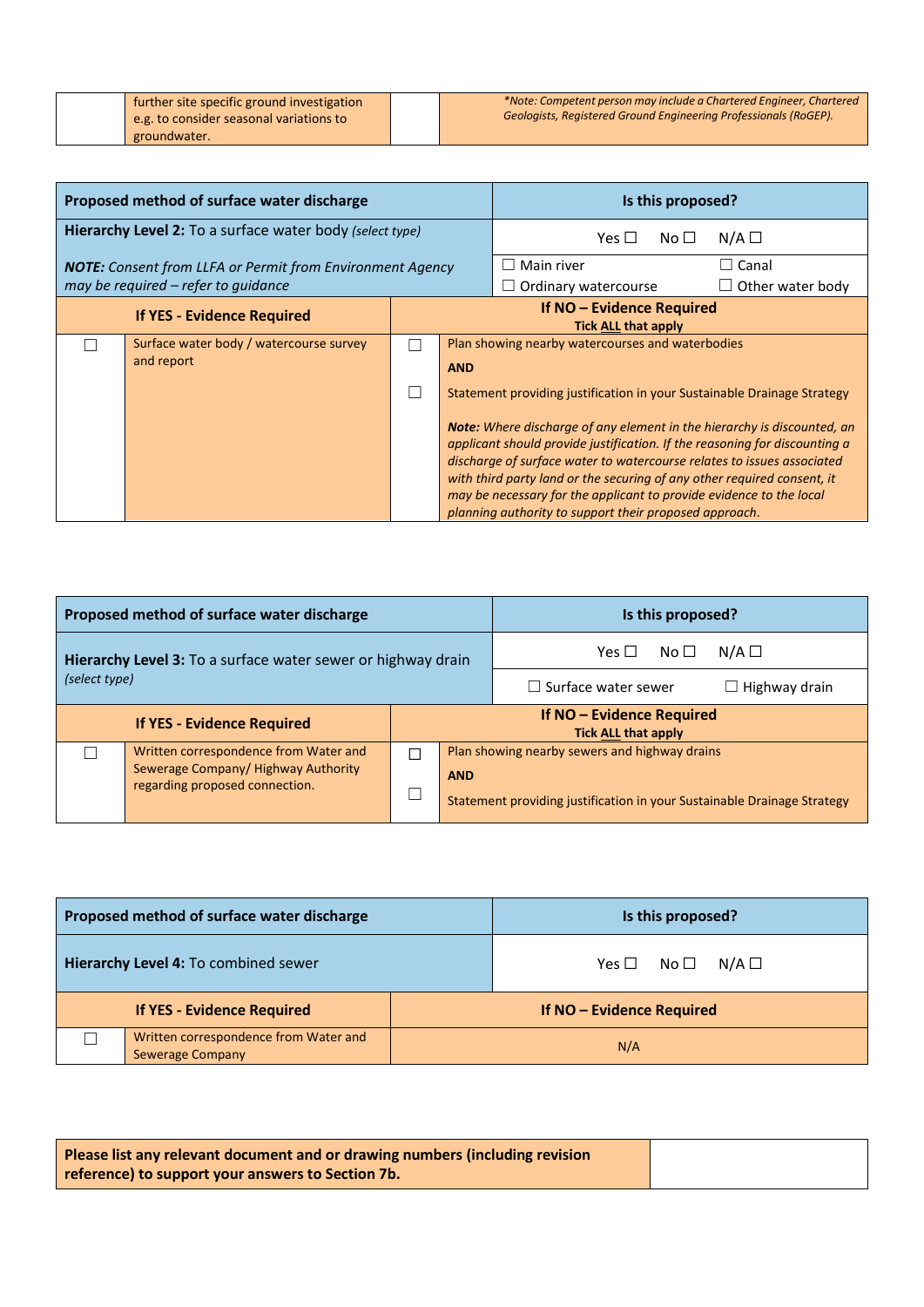# **c) Proposed SuDS Component Types**

|                                    | <b>Tick ALL that apply</b> |                  |                                                                               |          |                                 |  |
|------------------------------------|----------------------------|------------------|-------------------------------------------------------------------------------|----------|---------------------------------|--|
| <b>Within property</b><br>boundary | Rainwater<br>harvesting    | Green/blue roofs | <sup>'</sup> Pervious<br>pavements<br>$[Type: A \square B \square C \square]$ | Soakaway | $\Box$ Bio retention<br>systems |  |

|                                               | <b>Tick ALL that apply</b> |                                                  |                       |                                                |                               |
|-----------------------------------------------|----------------------------|--------------------------------------------------|-----------------------|------------------------------------------------|-------------------------------|
|                                               | Infiltration system        |                                                  | Filter strips         | $\Box$ Filter drains                           | $\Box$ Swales                 |
|                                               |                            | [Type: $\Box$ Surface level $\Box$ Below ground] |                       |                                                |                               |
| <b>Within</b><br>development site<br>boundary | Bio retention<br>system    | $\Box$ Detention basins                          | Ponds and<br>wetlands | $\Box$ Attenuation<br>tanks/Oversized<br>pipes | $\Box$ Other (state<br>below) |
| (not property)                                | If 'Other' please state:   |                                                  |                       |                                                |                               |

| Off site        | Please state: |
|-----------------|---------------|
| (not within the |               |
| boundary of the |               |
| proposed        |               |
| development)    |               |

| I confirm that the above selected components have been designed in accordance with The<br>SuDS Manual (C753).                                                                                                                                                                            | I confirm $\square$ |
|------------------------------------------------------------------------------------------------------------------------------------------------------------------------------------------------------------------------------------------------------------------------------------------|---------------------|
| I confirm that the management of flows resulting from rainfall in excess of a 1 in 100 year plus<br>climate change rainfall event, and their exceedance route(s), has been fully considered in order<br>to minimise the risks to people, property (new and existing) and infrastructure. | I confirm $\Box$    |

| Please list any relevant document and or drawing numbers (including revision |  |
|------------------------------------------------------------------------------|--|
| reference) to support your answers to Section 7c.                            |  |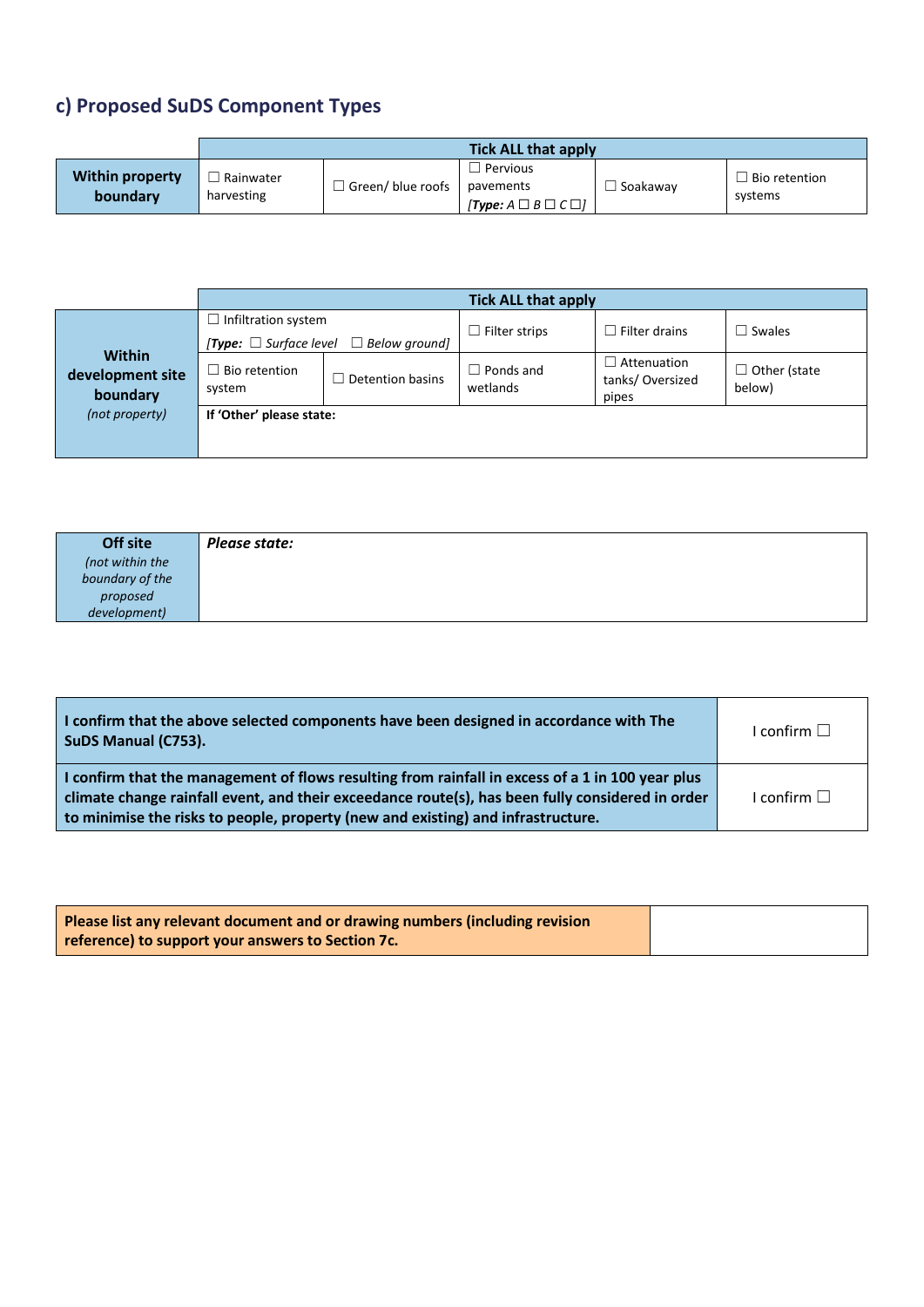## **SECTION 8:** OPERATION AND MAINTENANCE - TECHNICAL STANDARD S12 AND NATIONAL PLANNING POLICY FRAMEWORK

*The applicant is responsible to ensure that ALL components selected in Section 7 can be maintained for the design life of the development. This information is required so the Local Planning Authority can ensure the maintenance and management of the sustainable drainage system. The Local Planning Authority will discuss how this will be secured (e.g. via planning condition or planning obligation).*

|                                                                                                             | <b>Information Provided?</b> |
|-------------------------------------------------------------------------------------------------------------|------------------------------|
| <b>Management Plan</b>                                                                                      | Yes $\Box$<br>No $\Box$      |
| <b>Evidence Required:</b>                                                                                   |                              |
| Plan/ drawing provided to show the position of the different SuDS components with:                          |                              |
| Key included to identify any of the adopting bodies that you will be offering your<br>$\bullet$             |                              |
| sustainable drainage components for adoption (relates to maintenance and management<br>arrangements below). |                              |
| Plan/ drawing to identify any areas where certain activities are prohibited, detailing<br>reasons why.      |                              |
| Action plan for accidental pollutant spillages.                                                             |                              |

|                                                                                            | <b>Information Provided?</b> |
|--------------------------------------------------------------------------------------------|------------------------------|
| <b>Maintenance Schedule</b>                                                                | $N$ o $\Box$                 |
| <b>Evidence Required:</b>                                                                  |                              |
| A copy of the maintenance schedule including:                                              |                              |
| 1. Proactive and preventative maintenance                                                  |                              |
| Detailing regular, occasional and remedial maintenance activities including                |                              |
| recommendations for inspection and monitoring. This should include recommended             |                              |
| frequencies, advice on plant/machinery required and an explanation of the objectives       |                              |
| for the maintenance proposed and potential implications of not meeting them.               |                              |
| 2. Reactive and corrective maintenance (e.g. product repair and replacement).              |                              |
| Including advice on excavations, or similar works, in locations that could affect the SuDS |                              |
| components/adjacent structures.                                                            |                              |

|                                                                                                                                               | <b>Information Provided?</b> |
|-----------------------------------------------------------------------------------------------------------------------------------------------|------------------------------|
| <b>Maintenance and Management Arrangements</b>                                                                                                | Yes $\Box$<br>No $\Box$      |
| <b>Evidence Required:</b>                                                                                                                     |                              |
| Evidence of formal agreement with the party responsible for undertaking maintenance.                                                          |                              |
| Please select any of the adopting bodies that you will be offering your sustainable drainage<br>components for adoption. Tick all that apply. |                              |
| $\Box$ Water and Sewerage Company Section 104 agreement (Water Industry Act 1991)                                                             |                              |
| $\Box$ Highway Authority Section 278/38 agreement (Highways Act 1980)                                                                         |                              |
| $\Box$ Local Authority Public Open Space [Refer to Local Authority Policy]                                                                    |                              |
| Please select the arrangement(s) for all non-adopted sustainable drainage components. Tick all<br>that apply.                                 |                              |
| $\Box$ Management Company                                                                                                                     |                              |
| $\Box$ Property Owner (for SuDS components within property boundary only)                                                                     |                              |
| $\Box$ Other (please state)                                                                                                                   |                              |
|                                                                                                                                               |                              |